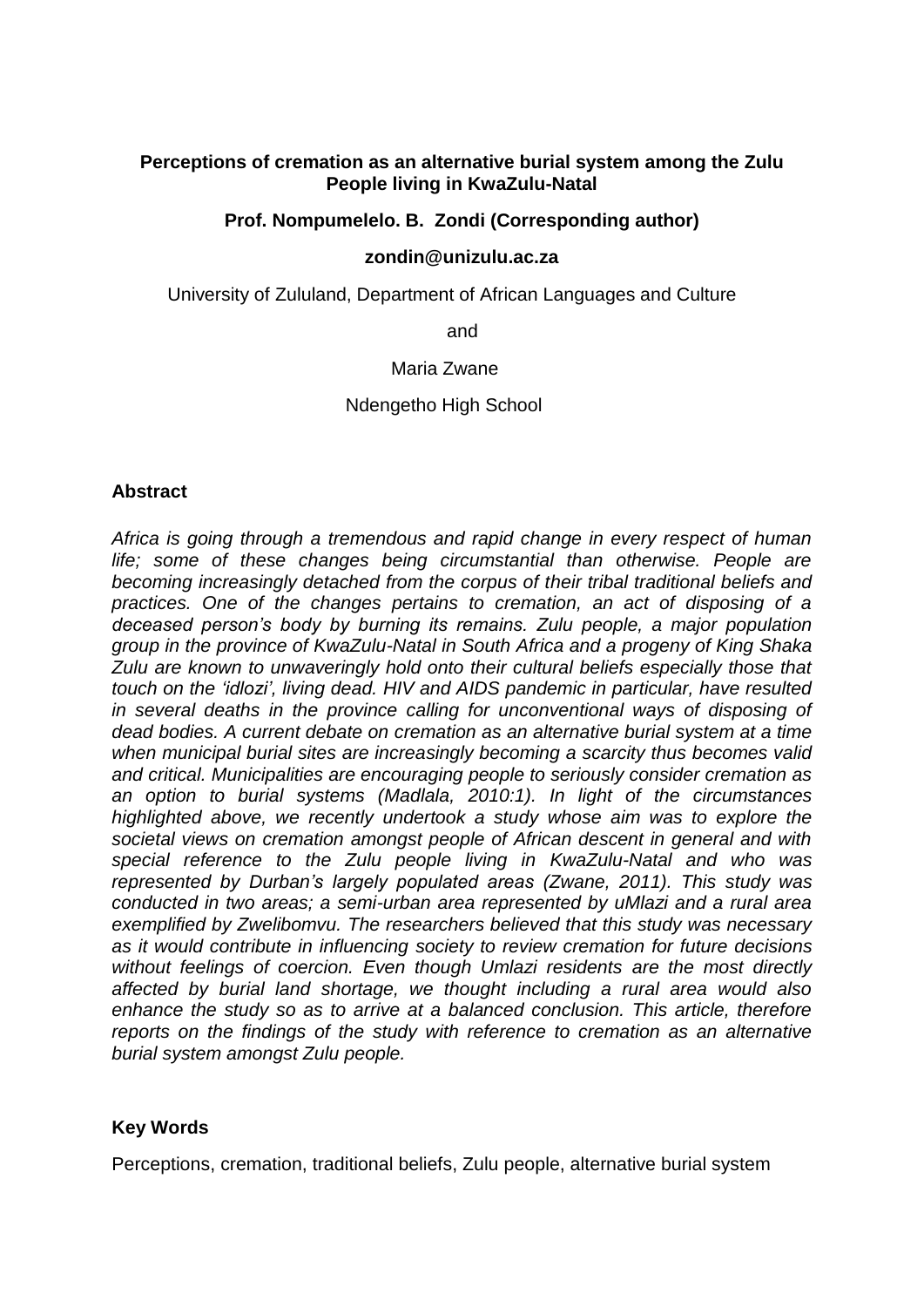#### **Introduction**

Most of the available literature on Zulu burial forms has concentrated on the conventional practice of burial; that of burying the dead in the grave, as it is the only practice recognized by the Zulu culture. There is limited information available about cremation in Africa. Owing to this fact a better understanding of cremation is needed within the context of diseases in the world. With South Africa currently going through a difficult time where HIV and AIDS pandemic has resulted in countless deaths, this has had a major impact on municipal burial sites amongst other things, as plots are limited. In comparison to other provinces, KwaZulu-Natal has the highest incidence of HIV and AIDS (Statistics South Africa, 2005 and UNAIDS, 2006). It has been declared, for example, that in some of the municipal graveyards in KwaZulu-Natal there is no more burial space. As such eThekwini municipality has been engaging on *indaba* gatherings with an aim of eliciting a debate on cremation as an alternative burial system under the circumstances. The article focuses on the views of the Zulu society regarding their cultural perceptions of cremation as an alternative burial method to traditional burial system. The research was limited to Zulu people living in the eThekwini region of KwaZulu-Natal, South Africa which, as a large metropolis, was felt to be representative enough of the province. The chosen sample; semiurban and rural were felt to be representative of Zulu people living in the eThekwini region of KwaZulu-Natal. Most of the participants in this study had experienced death of a loved one within the past five years and were, therefore, believed to be the right people who would provide objective responses to the much needed information to help people make informed decisions around the topic.

## **Background and outline of research problem**

Steinberg (2004:15) states that problem identification is about the search for general area of interest that has a professional meaning. Vithal and Jansen (2006:13) argue that the importance of any study is its contribution towards improving practice, informing policy and/or enriching the knowledge base of the topic under investigation. Cremation, a widely unpopular practice throughout African culture, especially among the Zulu people, has until recently been a foreign concept amongst Zulu people. Recently the topic of cremation has featured in the national newspapers in keeping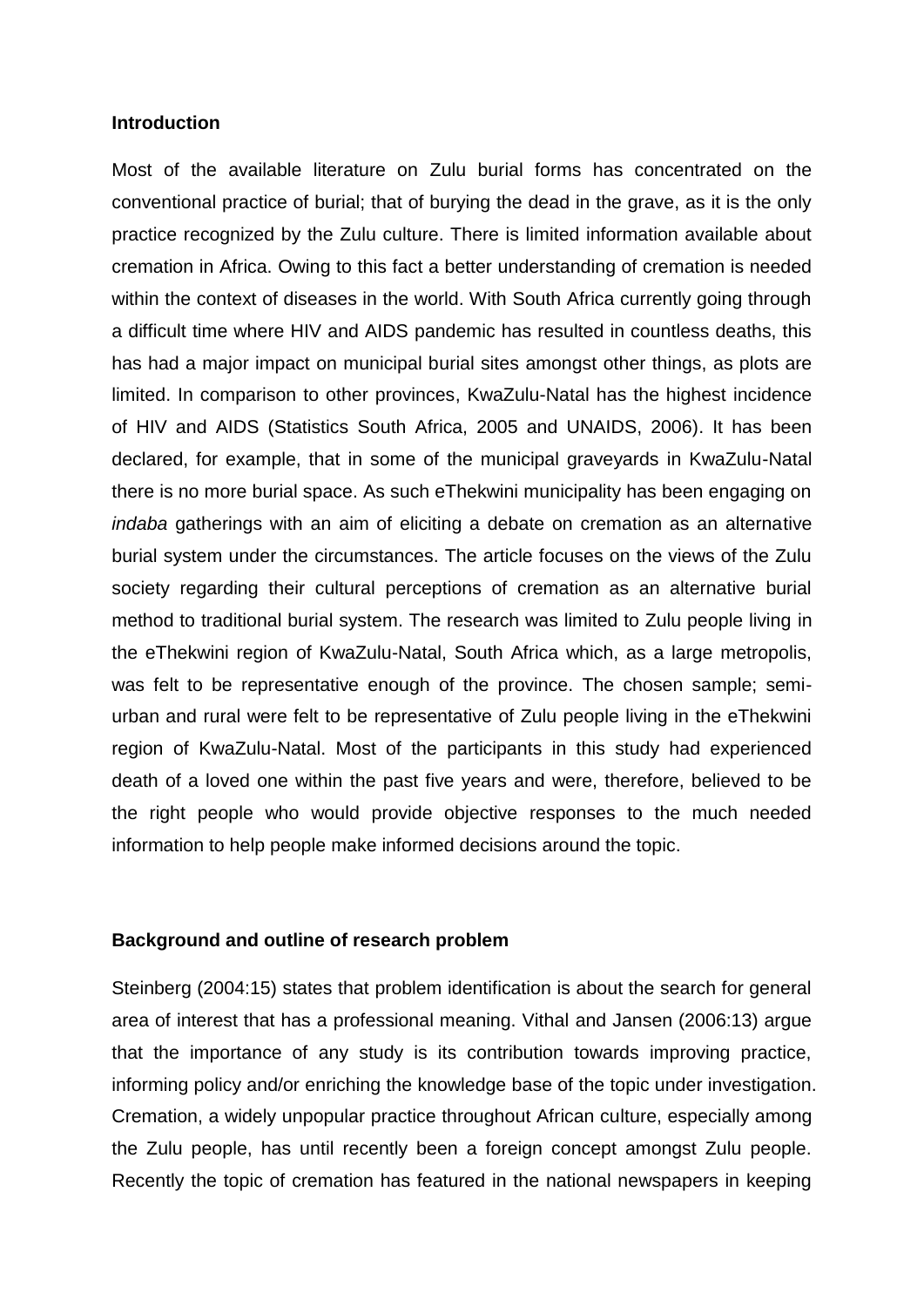with efforts on the part of the Government to familiarize people within eThekwini municipality (Madlala, 2010). The problem is not restricted to KwaZulu-Natal problem as studies from elsewhere also address this plight (Jackson, 1998 and Nawa, 2010). The eThekwini Municipality became aware of the problem of grave shortages within its zone and so took it upon itself to initiate discussions with the local populace that would serve to introduce cremation as an alternative burial method. Following are facts pertaining to the challenges facing the Department of Parks, Recreation, Culture and Cemeteries. These have to do with eThekwini population, land, graveyard infrastructure and tariffs.

EThekwini's municipal population is about 3.5 million and comprises approximately 32% of the province of KwaZulu-Natal's 10.6 million. The projected population by 2020 is 4.07 million, which is an increase of about 500, 000 people. The current growth rate is 1.4%. It is projected that the population will reach 7 million by 2060 (Census, 2001 and Statistics South Africa, 2005,). Migration to eThekwini from rural areas and countries outside of South Africa is also on the increase. Poverty and degradation that exists in most areas of KwaZulu-Natal are the main reason for urbanisation in search of job opportunities for improving lives. This migration has led to serious overcrowding in urban areas. In August 2011 a workshop organised by the Department of Parks, Recreation, Culture and Cemeteries indicated that there was a growing demand for more land to be made for housing and infrastructure required to support the living. This means that there is greater competition for land, since land is also needed for the development of cemeteries, business, recreation, agriculture and other requirements.

The land required for traditional burial sites is scarce. According to the Department of Cemetery and Crematoria, the current layout model requires 10, 000 square meters (or one hectare which is the size of a soccer field) for a burial site to be established. Approximately 20 hectares (20 soccer fields) are required per year to meet the current demand for gravesites. It is assumed that over the next 50 years the requirement will be in excess of 1,000 hectares (1,000 soccer fields). In an interview with Mr. Dass, Head of the Department of Cemetery and Crematoria he pointed out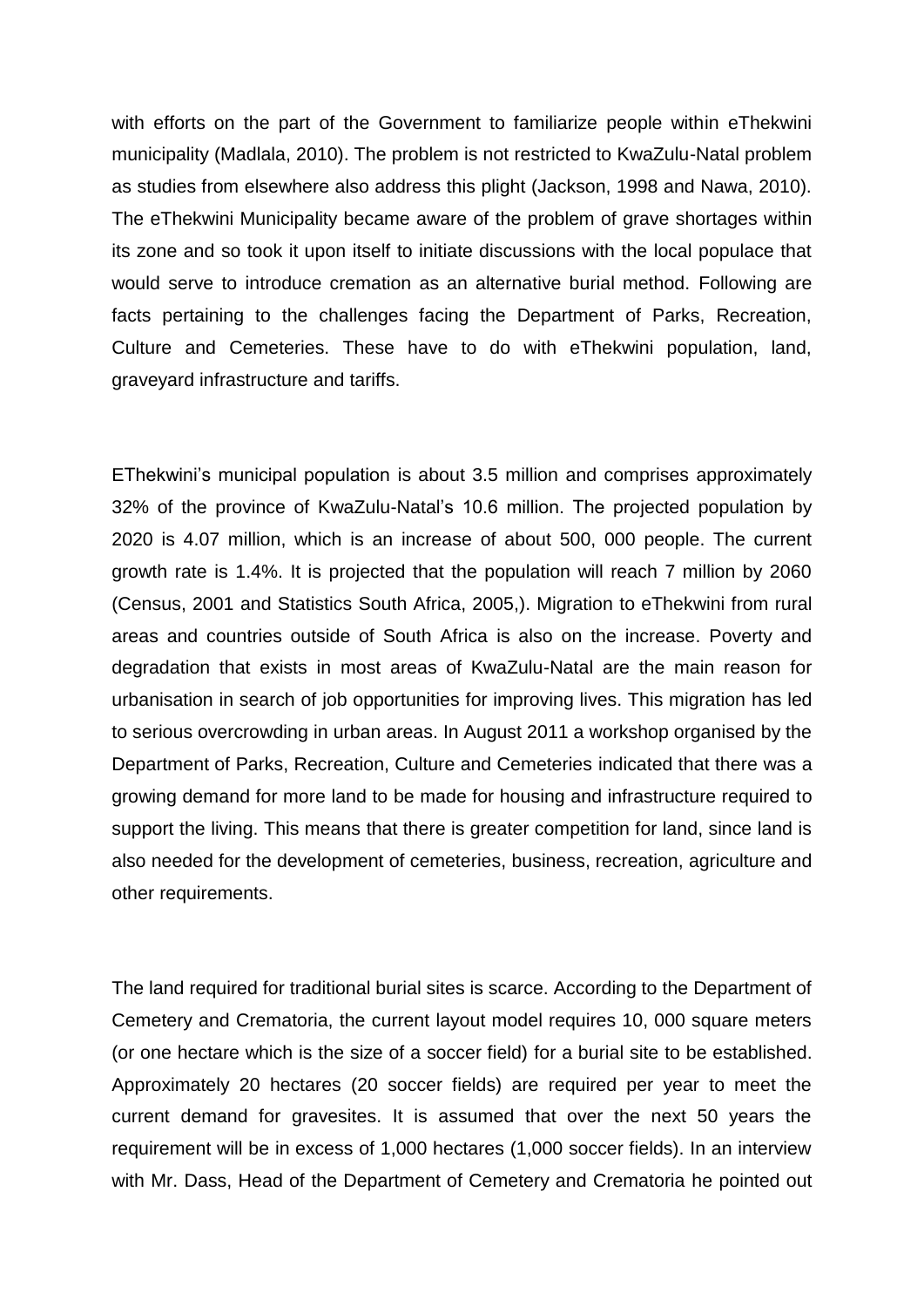that there are currently 62 cemeteries in KZN that are available for re-use. In other words there are approximately 500, 000 graves that can be re-used to bury people on top of one another. This number includes land acquired for the establishment of a cemetery in the western part of the municipality as well as cemeteries that were recently acquired in Umkomaas. Dass said that the department is currently exploring the possibility of acquiring additional land. It also wants to buy two crematoria with three cremators. It is clear from the above information and from the other presentations made by the Department of Parks, Recreation, Culture and Cemeteries that land is a scarce resource. Out of the 22 cemeteries within the eThekwini Municipality, 19 are full, which means that only 3 still have gravesites available (eThekwini Municipality, 2010). The Department of Cemeteries and Crematoria therefore has to achieve new levels of efficiency if it is to cope with its current resources. It will have to adapt to the challenges and explore all feasible options in order to address grave yard shortages.

The department of Cemeteries and Crematoria also pointed out that there is a backlog in terms of the waiting list for our cemeteries. The total number of cemeteries is 62, the total number of crematoria is 2, and the number of cemeteries without any infrastructure but only land is 10. Furthermore a significant percentage of the cemeteries have inadequate infrastructure. (National Conference, August 2011). Mr. Sandile Khawula of the Department of Parks Recreation and Culture pointed out that the total value of the Municipality's cemeteries and crematoria infrastructure is R154 million, and that proper maintenance for existing infrastructure can cost at least R2.3 million annually. The total estimate for a new cemetery is R56 million (R56m). In terms acquiring new land, the current rate per hectare is R1m; there are also high price tags for the other related costs such as offices, ablutions, storage, fences, consulting fees for surveying plan and geological investigations, environmental impact assessment and internal roads and pathways.

It is against this backdrop that Zulu people's perceptions on cremation as an alternative burial form was sought. Prior to the above information for Zulu people cremation was perceived as a curse and as something that contradicts culture. In the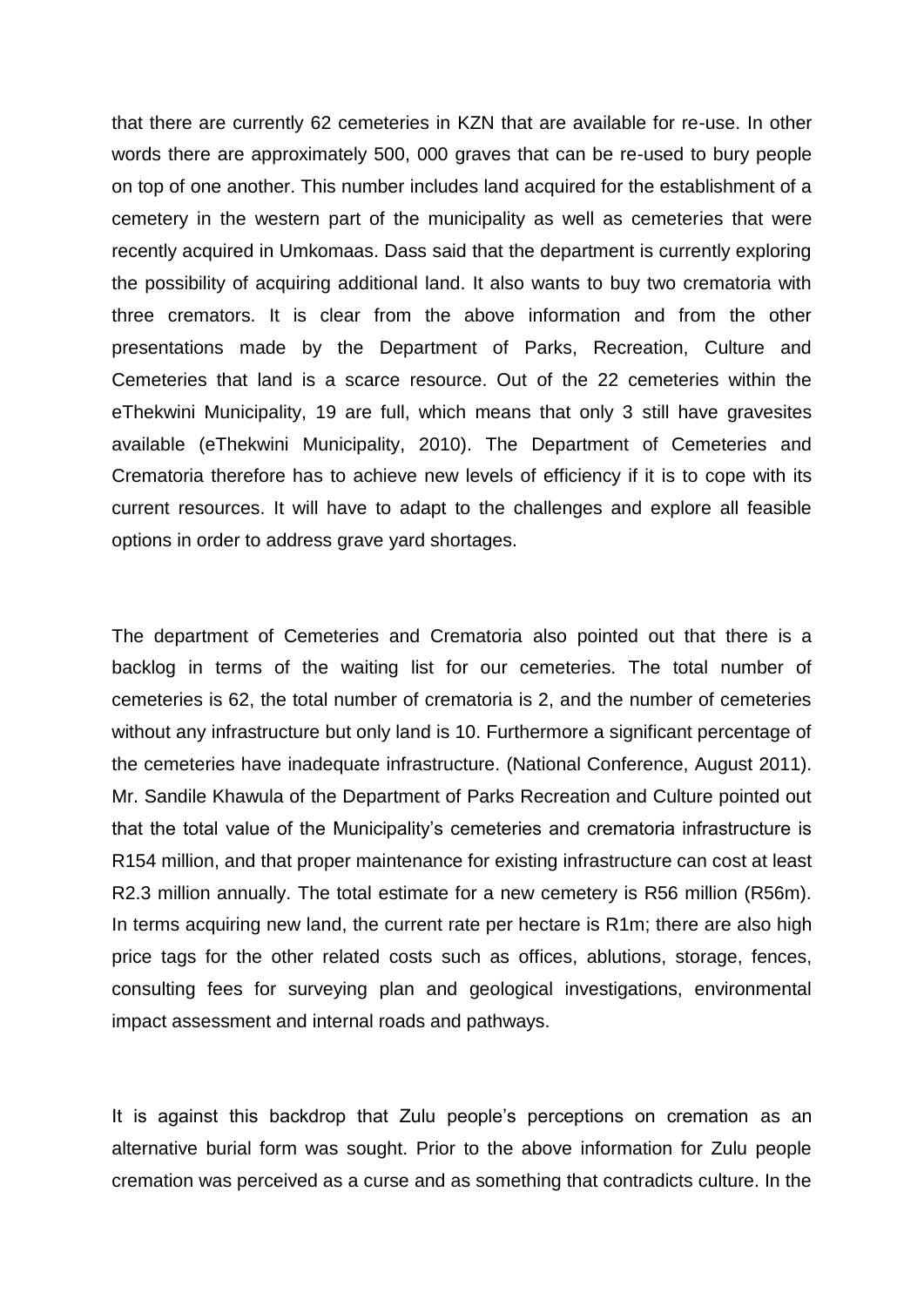Zulu culture there is a belief that death is not the end: a person who dies enters into the afterlife and becomes a provider for the family. Such a person is referred to as an *idlozi,* ancestor. The study sought to investigate people's perceptions given the above scenario. The study asked a question whether or not people's perceptions on cremation have changed at all in light of burial space shortage (amongst other concerns) as pointed out by the eThekwini Municipality.

The voice of reason behind the cremation was the Municipality pointing out the reality of diminishing burial spaces. This study, however, deliberately also involved a population from rural a rural area, not subject to municipal by-laws, in order to gain broader views and thus arrive at a sensible conclusion. Prior to our study, research on cremation had mainly been conducted as part of efforts to explain the different types of burial methods. Past research indicates that many Africans are opposed to the practice of cremation simply because it is felt to be disrespectful to their deceased, who need their bodies to be intact when entering into the 'afterlife' (Roos, 2003:4). Those who hold this notion, therefore, have concerns about what will happen during resurrection when the dead person has been cremated. Furthermore, most Christians favour burial rather than cremation because they believe that the dead will be resurrected when Christ returns. Nonetheless, there are also Christians who have nothing against cremation because they believe that the soul is more important than one's bodily remains (Jackson, 1998: 9).

## **Research questions**

According to Breakwell, Hammond and Fife-Schaw (1995), a research question is formulated in order to explicitly state the coherent goal of one's research. Furthermore, in framing a research question, the relevant context needs to be stipulated. This study examined the following questions:

- What views do various cultures maintain about cremation?
- Where, when and how was cremation introduced to African people?
- What was the situation in Africa prior to the introduction of cremation?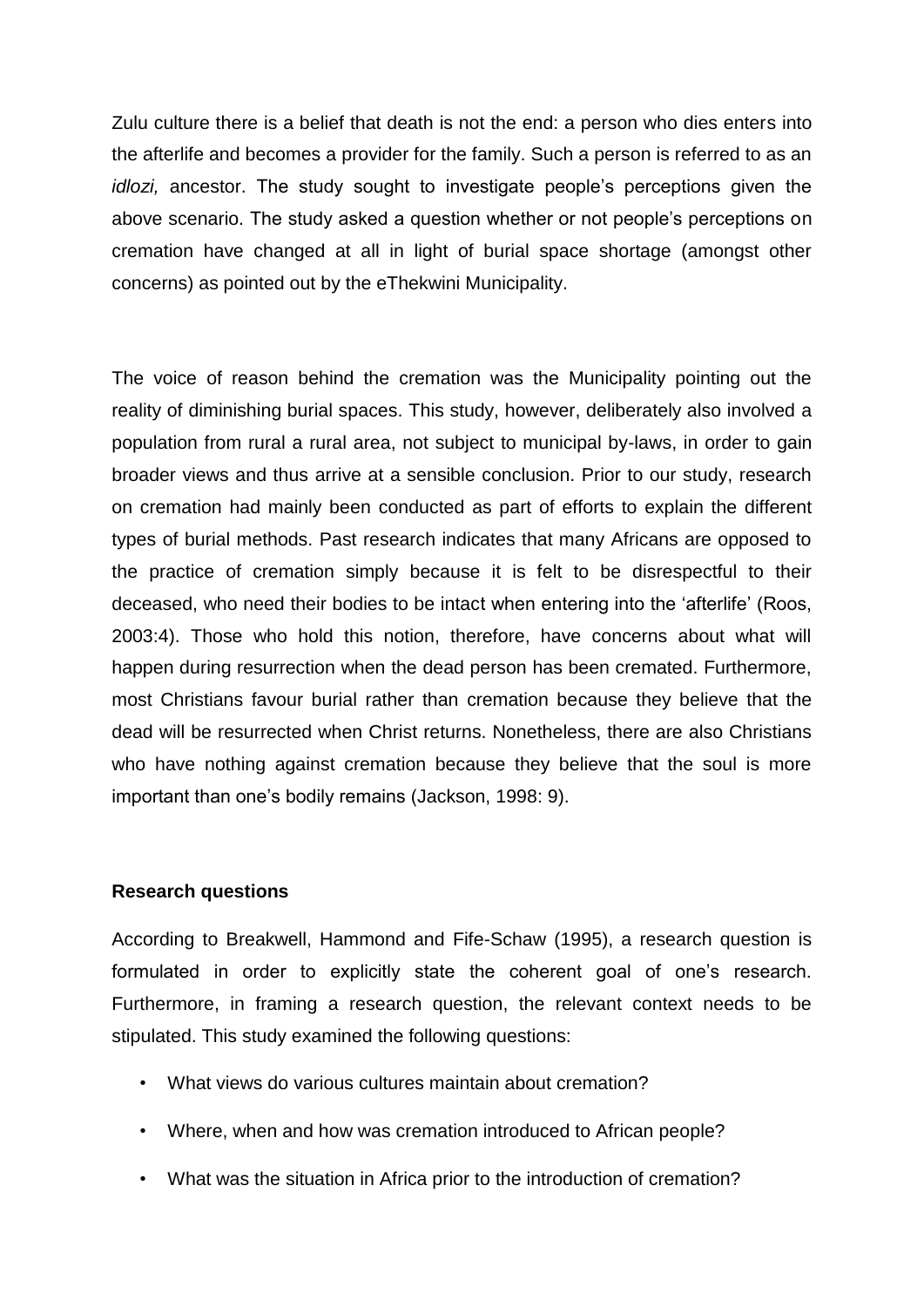- What impact does or can Zulu belief system have on one's ideas of cremation?
- Why would people choose cremation instead of the traditional burial methods?
- Are there any contradictions between religion/culture and cremation?

# **Theoretical framework underpinning the study**

The study was located within the interpretive paradigm which involves direct detailed observation of people in natural settings in order to arrive at understanding and interpretation of how people create and maintain their social worlds (Neuman, 2006:68). The study adopted cognitive and cultural theories which were deemed useful in interpreting the study's findings. They were not randomly selected but were carefully chosen as they were found feasible when simultaneously used in a study like ours; where perceptions on cremation needed to be defined in terms of the context of the people's broader surroundings. Briefly, then cognitive theorists maintain that humans perceive the world through cultural perceptions (McGee et al., 2004:395). By extension cultural theory explores the totality of a society's distinctive ideas, beliefs, values, and knowledge; that is the way humans interpret their environment (Sedgewick, 2005). Seen as taboo and something that contradicts their culture, the study explored and analysed what Zulu people think of cremation as an alternative to traditional burial practices.

# **Methodology and data collection**

Qualitative research provides researchers with social reality and they can therefore gain an in-depth understanding of localities, activities, and constraints as experienced in individuals' unique daily lives (Nueman, 2006:73). By extension quantitative research tends to be objective, precise and more accurate than that obtained through other methods (Polit & Beck, 2008). In a study which sought to examine cremation as a social issue and looked at how it was perceived by Zulu people, both qualitative and quantitative methods were found appropriate. The qualitative method helped unravel the understanding of cremation and address the importance of the population groups in question for choosing cremation as an alternative to burial or sticking to conventional ways of burying the dead. Qualitative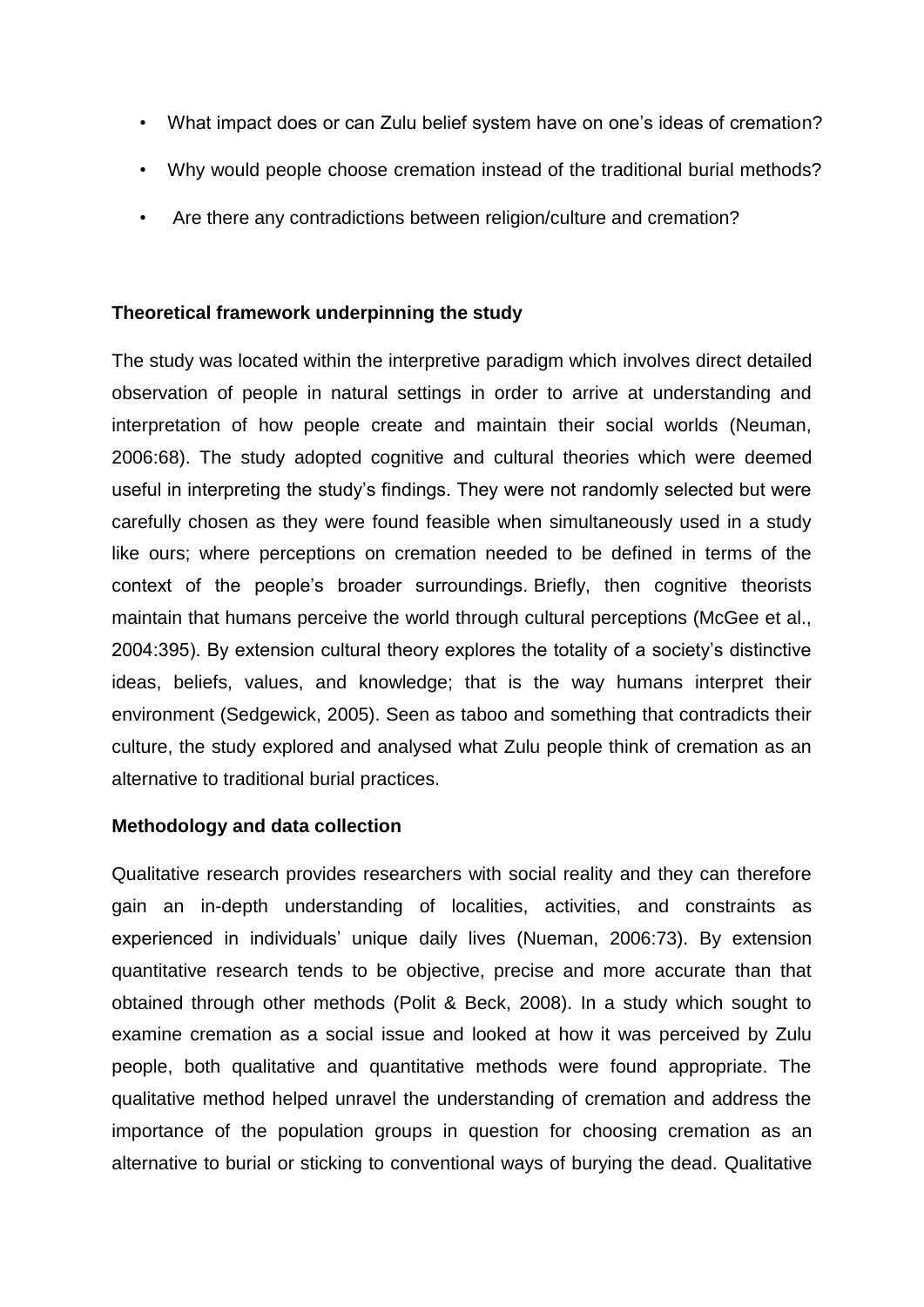methods also allowed us access to meaning and context; and also facilitated indepth exploration, whilst the quantitative method quantified people according to their knowledge or lack thereof with regards cremation. This, we argue, would then guide us to come up with meaningful recommendations in favour of or against developing or changing people's attitudes. Babbie & Mouton (2001, 2004) contend that by combining both qualitative and quantitative methods, the strength of both methods are harnessed so as to ensure high quality concerning the research question under investigation; in our case perceptions of people on cremation and effects that Zulu culture has on these perceptions.

Data collection commenced immediately after all ethical considerations had been adhered to. These included consents from participants, headman of Zwelibomvu and the uMlazi Councillor. Other relevant stake holders such as the Head of Parks and Recreation, Leisure and Cemeteries, and relevant religious leaders were also consulted. All participants had been prepared about the general nature of the topic in question. For data collection processes this study employed triangulation method. According to this approach one attempts to find different ways and channels of gaining information in order to find answers to the central question defining one's research (Mayring,1996: 121). However, the aim is not to gain total corresponding conformity, but rather to compare the differences discovered in the obtained data in order to reveal strengths and weaknesses of the respective methods. The results may be more meaningful than relying on only one single method of data collection because the method provides different steps of analysis and allows the researcher to validate his or her findings. In a study that seeks to understand debates around cremation, focus groups and face-to-face interviews were research tools employed. According to Babbie and Mouton (2001:292) focus groups interviews provide the researcher with the opportunity to observe a vast amount of interaction on a topic within a limited period. A focus group interview can tap into human tendencies where attitudes and perceptions are developed through one's interaction with other people. During focus group discussion, individuals' ideas and attitudes may shift due to the influence of other comments. The purpose of the group discussion is to obtain information of a qualitative nature; from a predetermined and limited number of people. In addition, face to face interviews are useful if one is interested in complex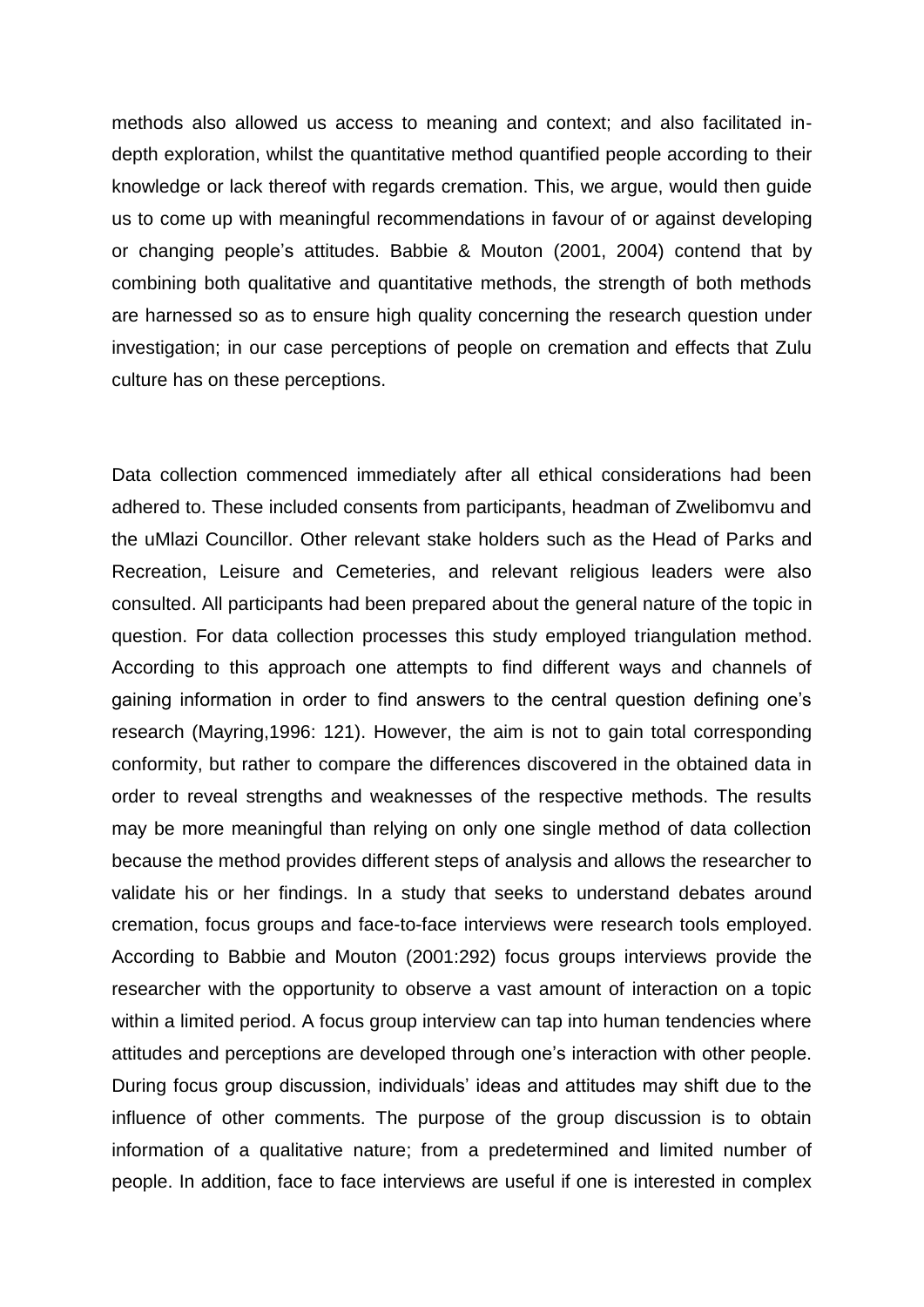or controversial issues; whether personal or general (Greef, 2002:302). During face to face interviews we asked participants to share their personal feelings and experiences of death, burial and or cremation. In this sense these interviews authenticated opinions discovered during focus group discussions on whether Zulu people's perceptions on cremation as an alternative burial system would be acceptable or not; given the concerns of eThekwini municipality.

## **RESPONDENTS' VIEWS ABOUT CREMATION**

In all instances the research was conducted in IsiZulu, the local language of the people. Descriptive translation theorists maintain that translations can never be exact equivalents of their originals because every translation involves a certain amount of manipulation for a certain purpose (Hermans, 1985). Taking the point forward, Lefevere (1992) and Bassnett-McGurie (2002) maintain that socio-cultural context in which translations take place should be considered at all times when translating. These scholars argue that translations are never produced in a vacuum but that they are part of a larger system and should therefore be described in terms of the target system. While for brevity we only present the English version of the verbatim responses of the face-to-face interviews that were conducted with participants from both semi-urban uMlazi and rural Zwelibomvu, we have strived to take into account the views of the descriptive translation theorists.

The respondents were part of the focus groups which comprised ordinary people and those with strong religious backgrounds. They were also diverse in terms of their financial status as well as educational levels. However, such factors as cultural, religious, literacy and financial did not seem to have an impact on the opinions raised. In most instances the majority of respondents were opposed to cremation as an alternative burial method. An overriding question asked was: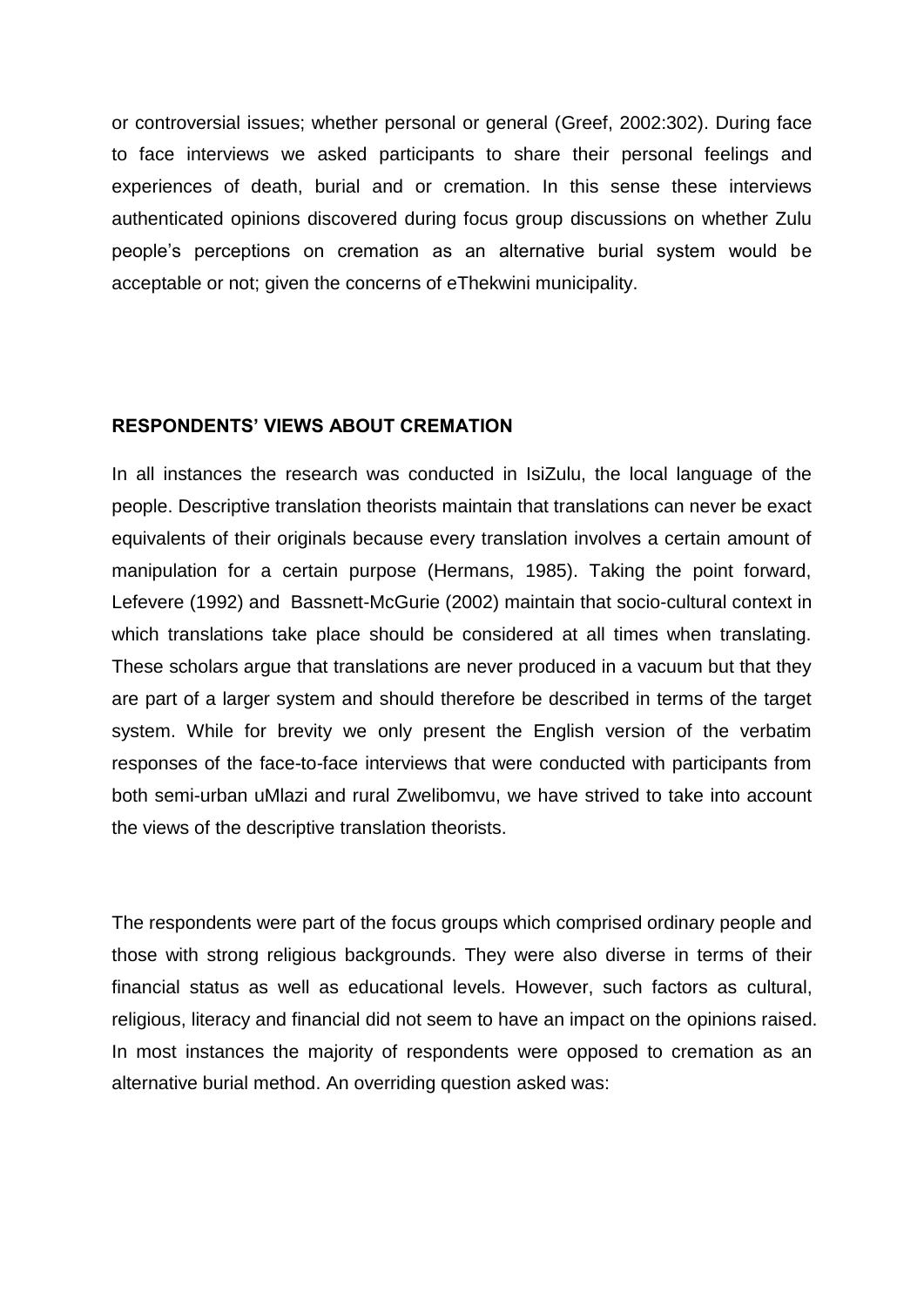## **Have you heard that eThekwini municipal authorities are encouraging people to opt for cremation in order to alleviate the grave sites challenge? If yes, what is your view on this matter? If no, how would you respond if consulted?**

Most of the respondents were aware of the proposal. A few that had not heard were from rural areas; even though a substantial number from these areas were also aware of it. What was crucial here was a response to the second part of the question. When face to face interviews were conducted the questions underwent various adaptations in order to accommodate cultural, religious, literacy and financial factors that had emerged during group discussion. The following analysis takes into account all those factors. From the initial sample of 80 respondents that had formed the sample of our entire study, fifty took part in the face to face interviews (25 from the semi-urban area of Umlazi and 25 from the rural area of Zwelibomvu). Only ten were in favour of the municipal authorities' intervention. Even then, not all indicated the option as strongly as those who were against it; that is, those who wholeheartedly expressed their conviction against cremation. Regardless of whether the respondents were from urban or rural areas, a high percentage was unequivocally opposed to cremation. For example, respondents who seemed to express strong religious inclinations were still caught up in the belief that people need to be buried rather than cremated.

Similarly, on the question of whether cremation would appeal more to educated than to uneducated people there did not seem to be a correlation. It was evident that poor families did not necessarily think that cremation, due to its cost effectiveness, would be an easier route to take. The overall responses revealed that where the issue of cremation was concerned, cultural factors seemed to overshadow all other aspects. Inherent in the following examples of verbatim responses, albeit for brevity translated and presented in English only, are the observations made above. To illustrate the sentiments expressed, we have randomly selected responses by skipping two and picking the third from the total of fifty respondents: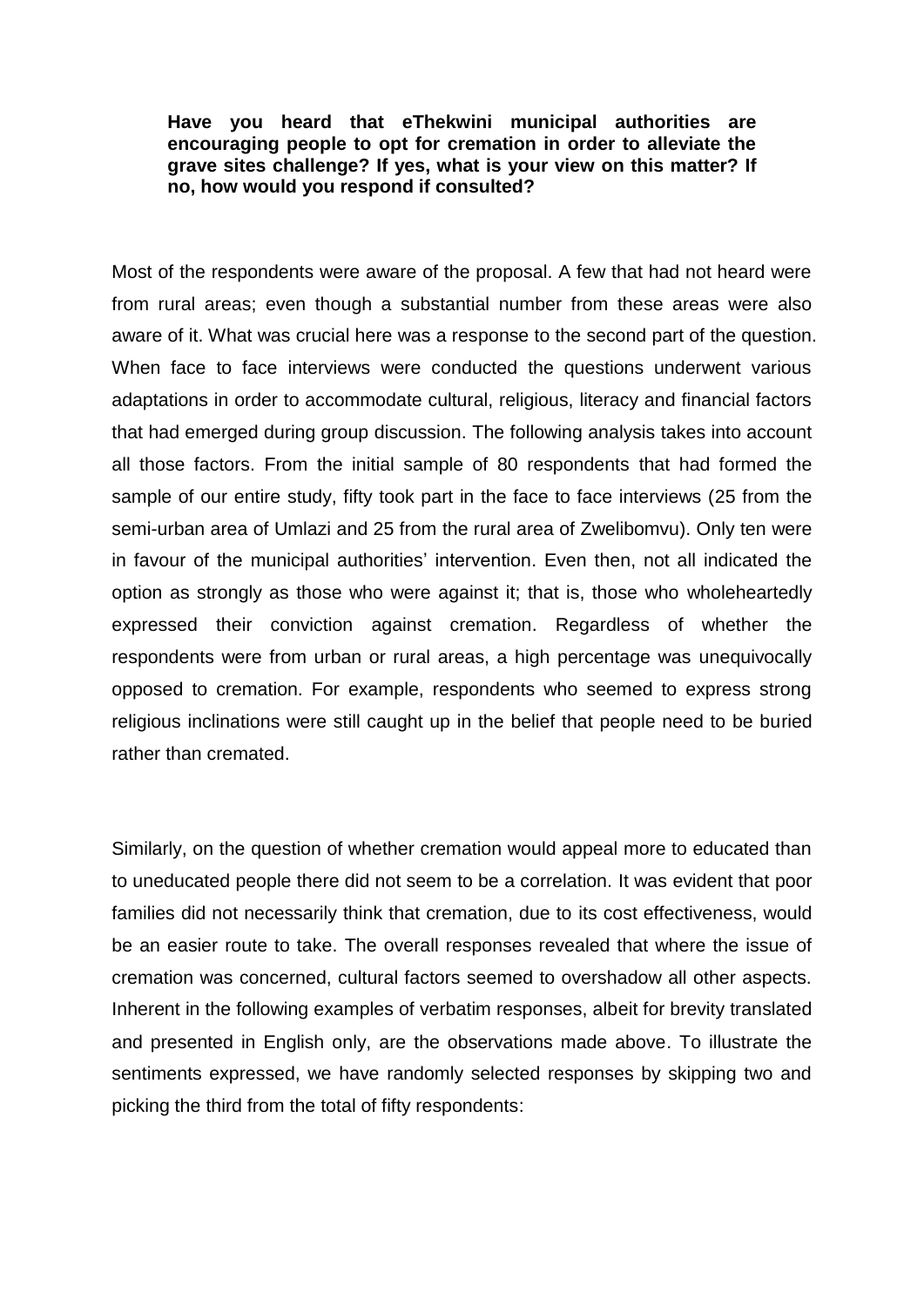"I have heard about the municipality's interventions but I do not agree with that, what will the ancestors say if they see me as ashes?"

"As a Zulu man, I totally disagree with that. We grew up knowing that a dead person becomes an *idlozi* who may be consulted in times of need. How then, can that happen when one has been turned into ashes?"

"I am a Christians and I believe in the resurrection. I believe that when a person dies he/she goes to heaven to be with the Lord, it does not really matter whether a person is cremated or buried."

"Since when have Zulu people started to put price to their loved ones? Even the poor of the poorest have afforded to bury their loved ones because death is also a communal ritual. In the spirit of Ubuntu neighbours are not going to sit back and watch as the family next door struggles about burying their loved one."

"I may have the best education but the very act of cremating my deceased relative would be viewed as despicable."

"When a person is cremated, you only get so little of ashes, what are you going do with it? No, no, no! This is against our cultural belief."

"I never imagined a time when cremation would be an option, but given the circumstances, what do we expect municipalities to do? It is time families engaged in this topic even before they are faced with death."

"Why is the municipality not encouraging burying family members one on top of another? That way the question of cremation would be out of equation."

"I support the idea of cremation. I believe that the spirit is more important than the body."

"We know that when the person dies, he or she goes to meet with his/her ancestors and now if he is cremated, how are the ancestors going to identify him?"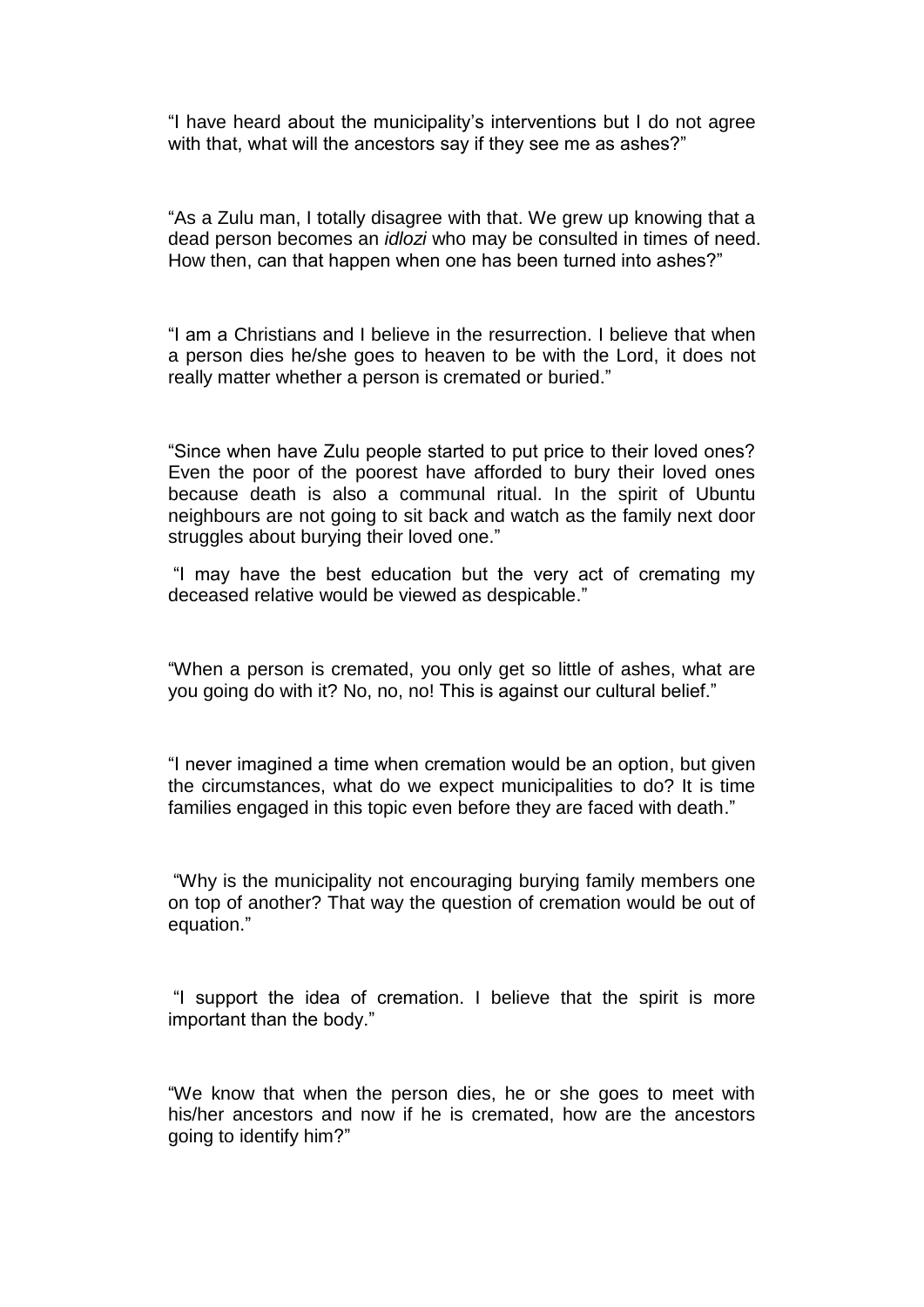"I live in Zwelibomvu. Even though I have heard that there are regular *izimbizo*, meetings to discuss this issue, I have never really thought about it because it does not affect me directly. I will be buried in my father's homestead, where my ancestors rest. I also do not think that any of the people living in urban areas have no rural background. It is time they traced their origins instead of adapting to other cultures' way of life."

"We as the Zulu people believe that when a person is dead he becomes an *idlozi* and plays a main role of mediating between the living and the dead. He is the one that is tasked with interceding for his or her family to God, *Umvelinqangi* on behalf of the living. When cremated he will become a bad spirit and bring bad omen to the family for having abandoned him. His family will experience hardships till a sacrifice is offered. So why complicate things? That is why I believe we must not practice cremation."

"In my family we have discussed cremation as an alternative burial form because we have experienced shortage of burial ground before. We have not cremated any family member yet, but we do think it will be necessary to give it a thought".

"For me it is irrelevant where a person comes from. I am from a semiurban area but I am still a Zulu person and as such we have nothing to do with customs that belong to other societies. Have you ever seen or heard of Hindus burying their loved ones in the grave? No, they don't. Then why must we embrace their way in disposing of our loved ones?"

"Come on people. What is this world coming to? Our generation has to pass on the correct ways of doing things to future generations. Now this cremation! I am totally against it".

"As a Pastor, having listened to challenges faced by municipal authorities, I would advise members of my church to practice cremation, but it would be up to the preferences of individual families. As I have said, we believe that the spirit and not the body is important. Whether one is cremated or not, the spirit belongs to God, not thebody."

"Cremation is a taboo: the body of the deceased should be respected so that he or she will arrive in one piece to the ancestors."

## **CONCLUDING REMARKS**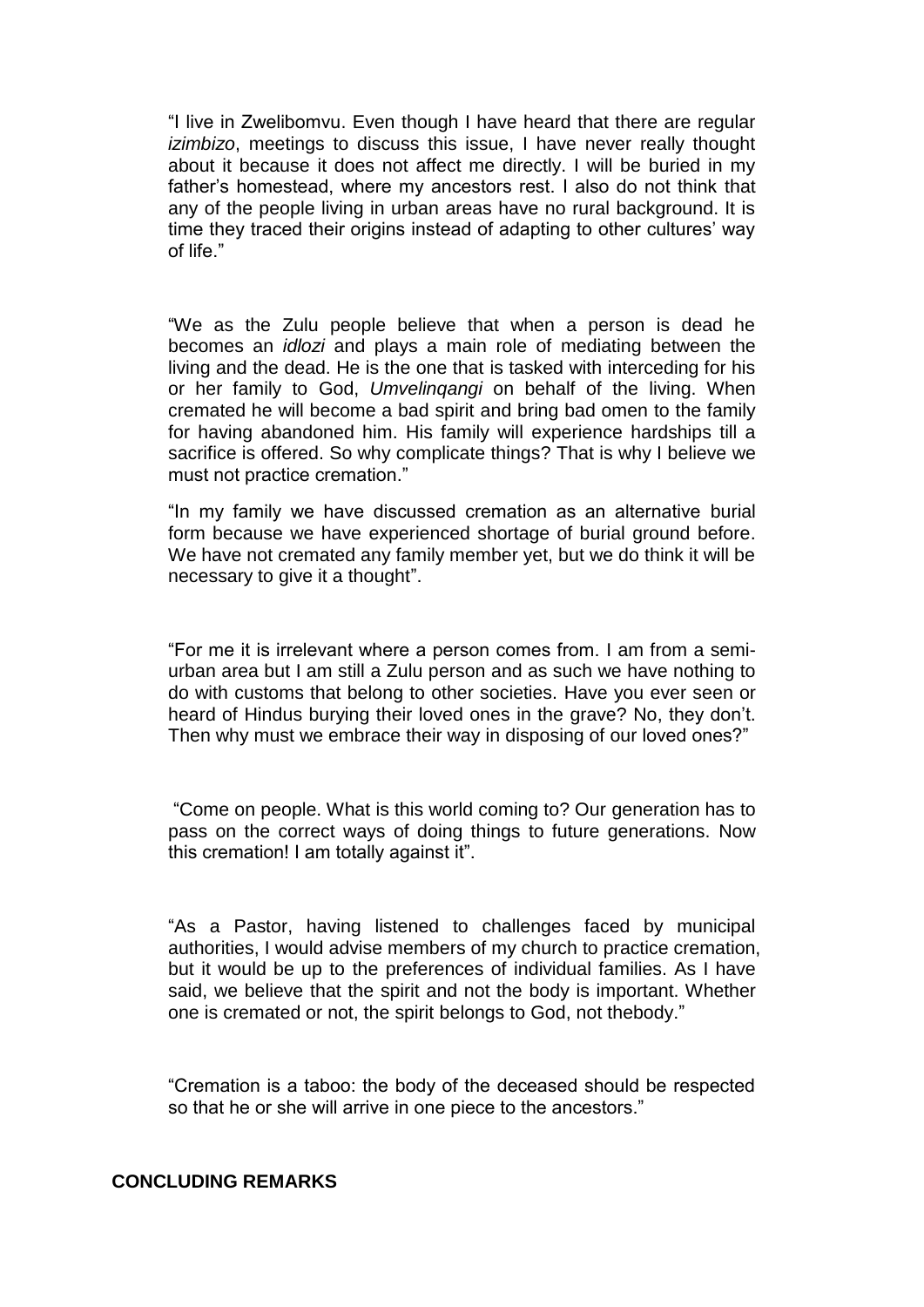Having presented an overview of peoples' perceptions on cremation we contend that despite the direction the responses took, cremation is a subject that should not be ignored in South Africa given the death rates due to the scourge of HIV and AIDS, amongst other things. More campaigns need to be done to enable people to understand cremation as well as the Municipality's predicament in this matter. The findings of the study are exploratory in nature and many of the conclusions are tentative, it is therefore recommended that further research into other alternatives to burial should be done in order to help the Zulu people make informed decisions on the matter. Such research would also help solve the challenges being faced by the Municipality with regard to the graveyard crisis. The study has shown that Zulu people, in consequence of their culture, have a negative attitude towards adopting or choosing cremation as an alternative to burial. Many Zulu people have little or no knowledge about other burial methods, particularly cremation. The researchers thus recommend that further studies be conducted into alternatives methods of interment in order to better educate this society so that in the future they will be able to make more informed decisions about what to do with the bodies of their deceased loved ones. The Government and municipal authorities need to put programmes in place that will ensure adequate information is disseminated. It is only in this way that Zulu people's negative attitude towards cremation might ultimately be modified and when that happens cremation might not be as stigmatized as it currently is..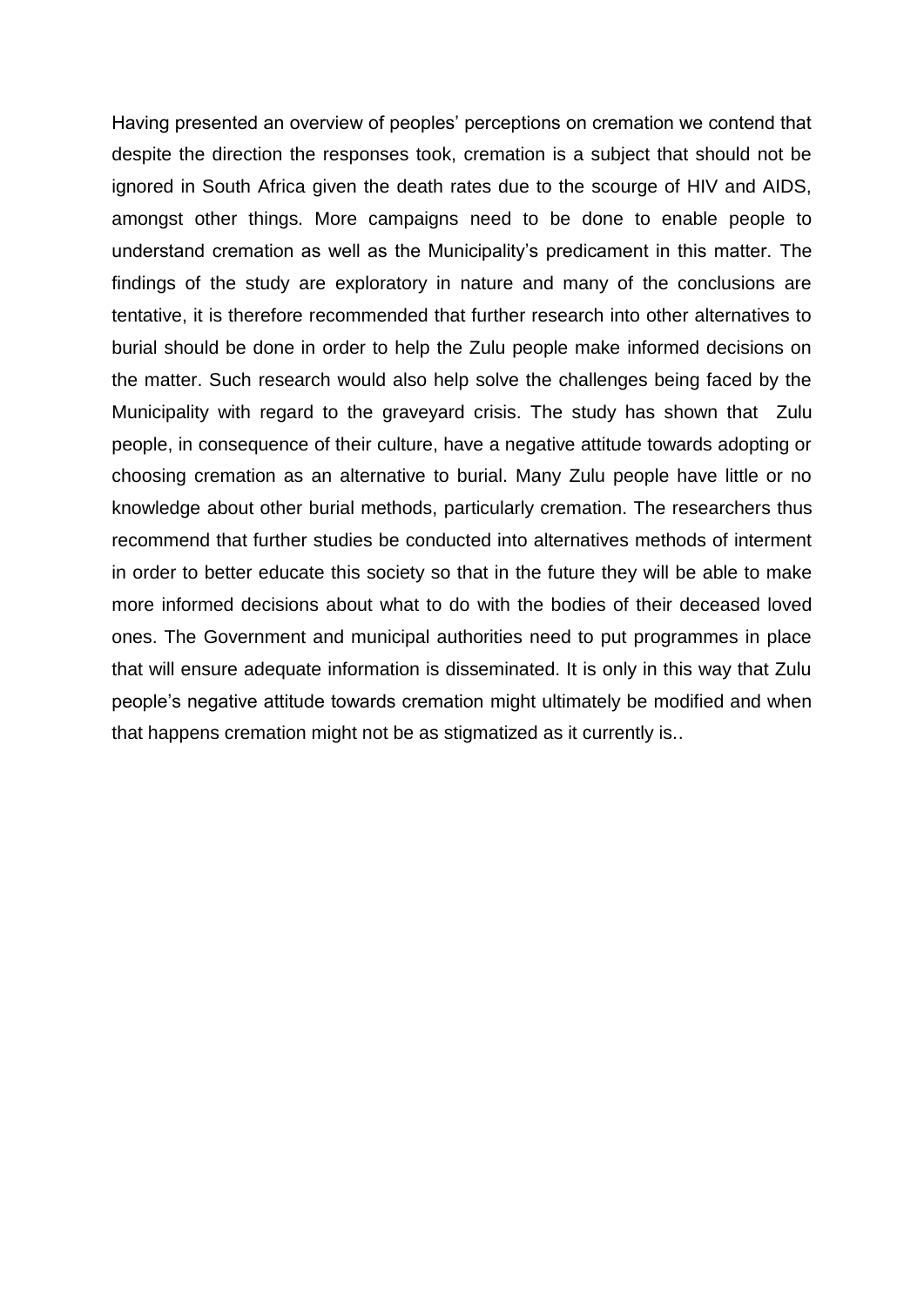## **REFERENCES**

Babbie, E., & Mouton, J. (2001). *The Practice of Social Research*. Cape Town: Oxford University Press.

Babbie, E., & Mouton, J. (2004). *The Practice of Social Research*. New York: Oxford University Press.

Bassnett-McGuire, S. (2002). *Translation Studies* (3rd edition). London: Routledge.

Breakwell, G., Hammond, S., and Fife-Schaw C. (1995): *Research Methods in Psychology*. London: Sage.

EThekwini Municipality, 2010. *Community Awareness Campaign on Cemeteries and Crematoria*, Durban.

Greef, M. (2002). *Information Collecting: Interviewing*. In de Vos, A.S. Research Grassroots ( 291-319) Pretoria: Van Schaik Publishers.

Hermans, T. (ed.) (1985). *The Manipulation of Literature: Studies in Literary Translation*. London: Croom Helm.

Jackson, P. (1998). *Cremation Now A Hot Option*. Globe and Mail, September .

Lefevere, A. (1992). *Translating Literature: Practice and Theory in a Comparative Literature Context*.

Madlala, M. (2010). *'Graves crisis in Durban, Cemeteries to close, headstones banned'*.

Daily News, 16 September.

Mayring, P. (1996). *Einrufuhrung in die Qualitative Socialforschung*. Eine Anleitung Zu Qualitative Denken. Weinheim: Psychologie Verslags Union.